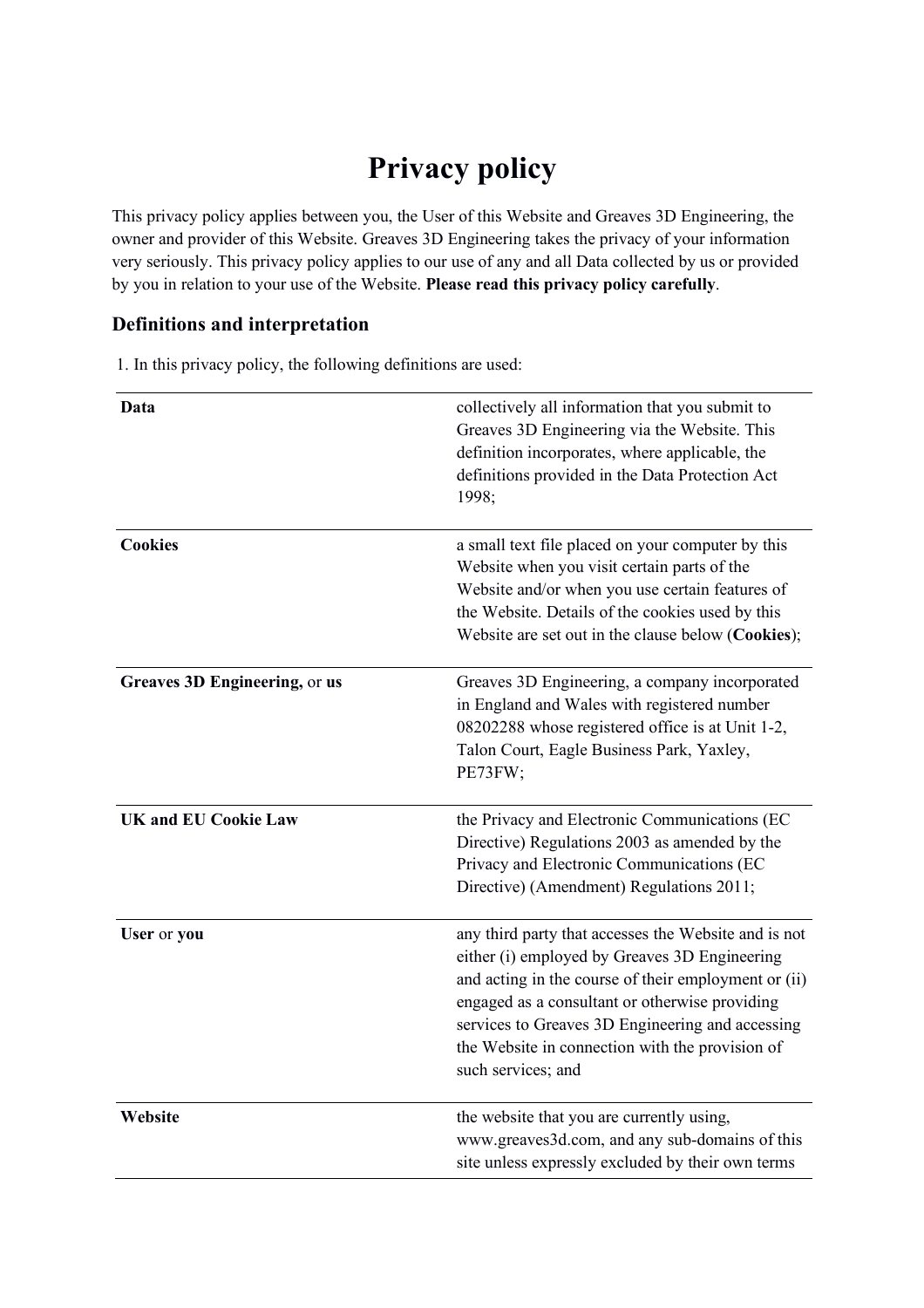#### and conditions.

- 2. In this privacy policy, unless the context requires a different interpretation:
	- a. the singular includes the plural and vice versa;
	- b. references to sub-clauses, clauses, schedules or appendices are to sub-clauses, clauses, schedules or appendices of this privacy policy;
	- c. a reference to a person includes firms, companies, government entities, trusts and partnerships;
	- d. "including" is understood to mean "including without limitation";
	- e. reference to any statutory provision includes any modification or amendment of it;
	- f. the headings and sub-headings do not form part of this privacy policy.

#### **Scope of this privacy policy**

3. This privacy policy applies only to the actions of Greaves 3D Engineering and Users with respect to this Website. It does not extend to any websites that can be accessed from this Website including, but not limited to, any links we may provide to social media websites.

#### **Data collected**

- 4. We may collect the following Data, which includes personal Data, from you:
	- a. Name
	- b. Job Title;
	- c. Profession;
	- d. Contact Information such as email addresses and telephone numbers;
	- e. IP address (automatically collected);
	- f. Web browser type and version (automatically collected);
	- g. A list of URLs starting with a referring site, your activity on this Website, and the site you exit to (automatically collected);
	- h. in each case, in accordance with this privacy policy.

#### **Our use of Data**

- 5. For purposes of the Data Protection Act 1998, Greaves 3D Engineering is the "data controller".
- 6. We will retain any Data you submit for 12 months.
- 7. Unless we are obliged or permitted by law to do so, and subject to any third party disclosures specifically set out in this policy, your Data will not be disclosed to third parties. This includes our affiliates and / or other companies within our group.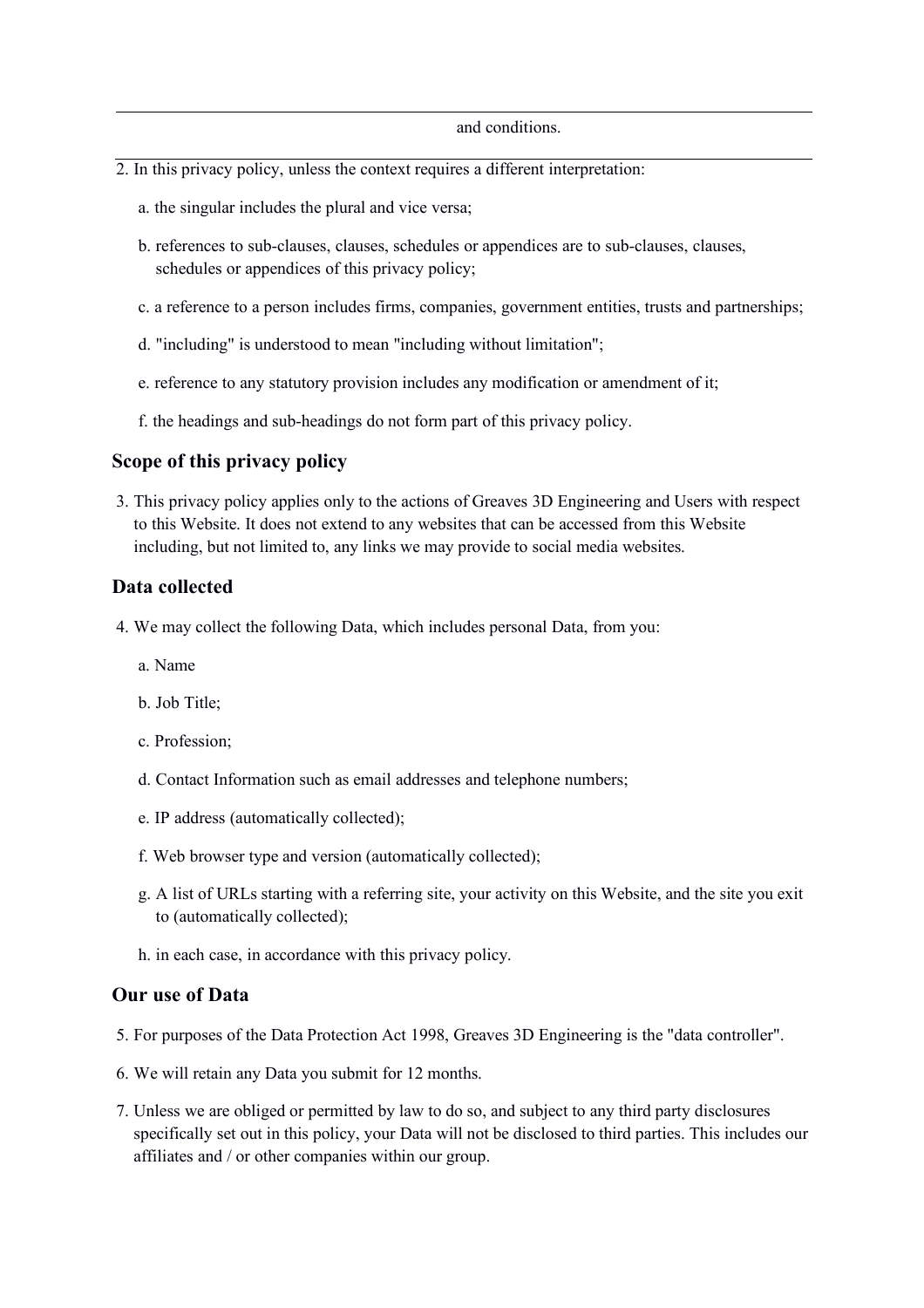- 8. All personal Data is stored securely in accordance with the principles of the Data Protection Act 1998. For more details on security see the clause below (**Security**).
- 9. Any or all of the above Data may be required by us from time to time in order to provide you with the best possible service and experience when using our Website. Specifically, Data may be used by us for the following reasons:
	- a. internal record keeping;
	- b. improvement of our products / services;
	- c. transmission by email of promotional materials that may be of interest to you;
	- d. contact for market research purposes which may be done using email, telephone, fax or mail. Such information may be used to customise or update the Website;

in each case, in accordance with this privacy policy.

### **Third party websites and services**

10. Greaves 3D Engineering may, from time to time, employ the services of other parties for dealing with certain processes necessary for the operation of the Website. The providers of such services do not have access to certain personal Data provided by Users of this Website.

#### **Links to other websites**

11. This Website may, from time to time, provide links to other websites. We have no control over such websites and are not responsible for the content of these websites. This privacy policy does not extend to your use of such websites. You are advised to read the privacy policy or statement of other websites prior to using them.

#### **Changes of business ownership and control**

- 12. Greaves 3D Engineering may, from time to time, expand or reduce our business and this may involve the sale and/or the transfer of control of all or part of Greaves 3D Engineering. Data provided by Users will, where it is relevant to any part of our business so transferred, be transferred along with that part and the new owner or newly controlling party will, under the terms of this privacy policy, be permitted to use the Data for the purposes for which it was originally supplied to us.
- 13. We may also disclose Data to a prospective purchaser of our business or any part of it.
- 14. In the above instances, we will take steps with the aim of ensuring your privacy is protected.

## **Controlling use of your Data**

- 15. Wherever you are required to submit Data, you will be given options to restrict our use of that Data. This may include the following:
- 16. use of Data for direct marketing purposes; and
- 17. sharing Data with third parties.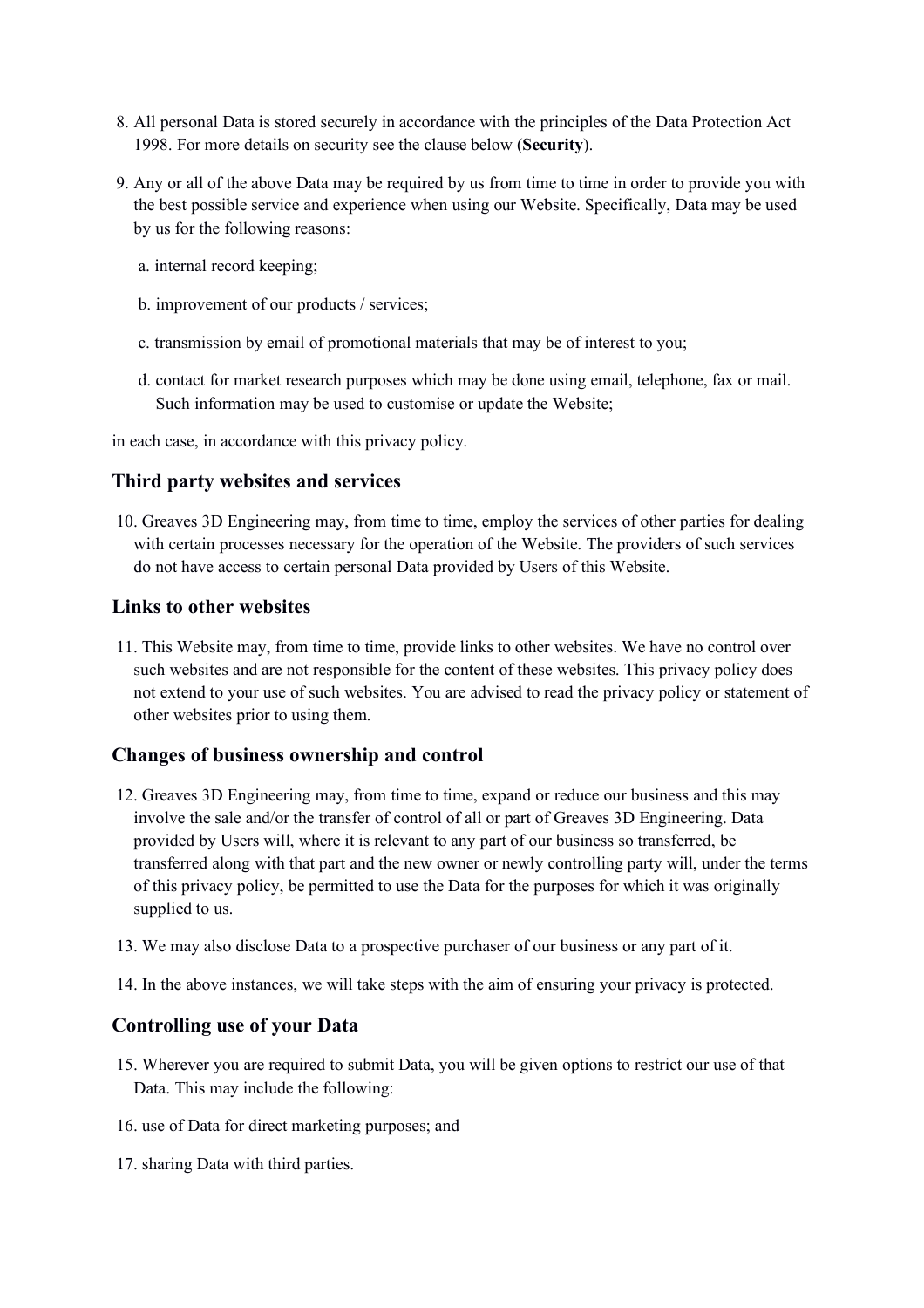## **Functionality of the Website**

- 18. To use all features and functions available on the Website, you may be required to submit certain Data.
- 19. You may restrict your internet browser's use of Cookies. For more information see the clause below (**Cookies**).

## **Accessing your own Data**

20. You have the right to ask for a copy of any of your personal Data held by Greaves 3D Engineering (where such Data is held) on payment of a small fee, which will not exceed £0.

## **Security**

- 21. Data security is of great importance to Greaves 3D Engineering and to protect your Data we have put in place suitable physical, electronic and managerial procedures to safeguard and secure Data collected via this Website.
- 22. If password access is required for certain parts of the Website, you are responsible for keeping this password confidential.
- 23. We endeavour to do our best to protect your personal Data. However, transmission of information over the internet is not entirely secure and is done at your own risk. We cannot ensure the security of your Data transmitted to the Website.

## **Cookies**

- 24. This Website may place and access certain Cookies on your computer. Greaves 3D Engineering uses Cookies to improve your experience of using the Website and to improve our range of products and services. Greaves 3D Engineering has carefully chosen these Cookies and has taken steps to ensure that your privacy is protected and respected at all times.
- 25. All Cookies used by this Website are used in accordance with current UK and EU Cookie Law.
- 26. Before the Website places Cookies on your computer, you will be presented with a message bar requesting your consent to set those Cookies. By giving your consent to the placing of Cookies, you are enabling Greaves 3D Engineering to provide a better experience and service to you. You may, if you wish, deny consent to the placing of Cookies; however certain features of the Website may not function fully or as intended.
- 27. This Website may place the following Cookies:
	- **Strictly necessary cookies**. These are cookies that are required for the operation of our website. They include, for example, cookies that enable you to log into secure areas of our website, use a shopping cart or make use of e-billing services.
	- **Analytical/performance cookies**. They allow us to recognise and count the number of visitors and to see how visitors move around our website when they are using it. This helps us to improve the way our website works, for example, by ensuring that users are finding what they are looking for easily.
	- **Functionality cookies.** These are used to recognise you when you return to our website.